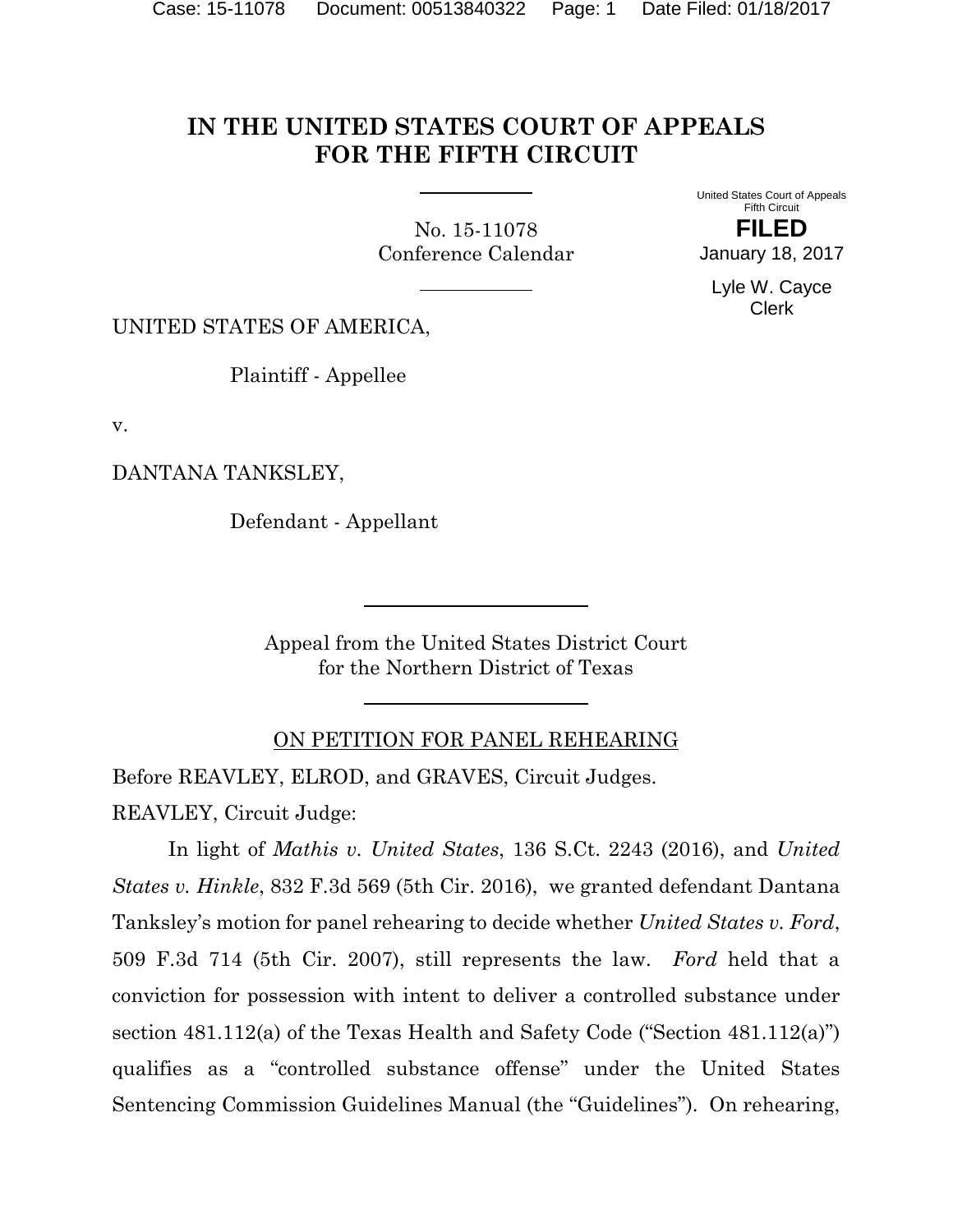our prior panel opinion is WITHDRAWN, and this opinion is SUBSTITUTED therefor.

I.

In 2015, Tanksley pleaded guilty to violating 18 U.S.C. § 922(g), which prohibits convicted felons from possessing firearms. At sentencing, the district court found that a prior conviction under Section 481.112(a) for possession with intent to deliver a controlled substance constituted a "controlled substance offense" within the meaning of the Guidelines, § 4B1.1. Tanksley objected to this particular enhancement but conceded his objection was foreclosed by *Ford*. Tanksley then appealed, again conceding that *Ford* foreclosed this argument. Indeed, both of the arguments Tanksley made on appeal—he also disputed the constitutionality of 18 U.S.C. § 922(g)—were admittedly foreclosed, and we granted the government's unopposed motion for summary affirmance. *See United States v. Tanksley*, Case No. 15-11078, 2016 WL 4375058 (5th Cir. Aug. 16, 2016). Shortly before we affirmed Tanksley's conviction and sentence, the Supreme Court issued *Mathis*. Based on that decision and this Court's decision in *Hinkle*, Tanksley moved for panel rehearing. We granted the motion.

*Mathis* is relevant to the district court's determination that the Section 481.112(a) conviction represented a controlled substance offense under the Guidelines. "In determining if a prior conviction is for an offense enumerated or defined in a Guidelines provision, we generally apply the categorical approach and look to the elements of the offense enumerated or defined by the Guideline section and compare those elements to the elements of the prior offense for which the defendant was convicted." *United States v. Howell*, 838 F.3d 489, 494 (5th Cir. 2016). Some criminal statutes, however, are "divisible," meaning a single statute "define[s] multiple crimes." *Mathis*, 136 S.Ct. at 2249. The Supreme Court has "approved the 'modified categorical approach' for use with statutes having multiple alternative elements," permitting courts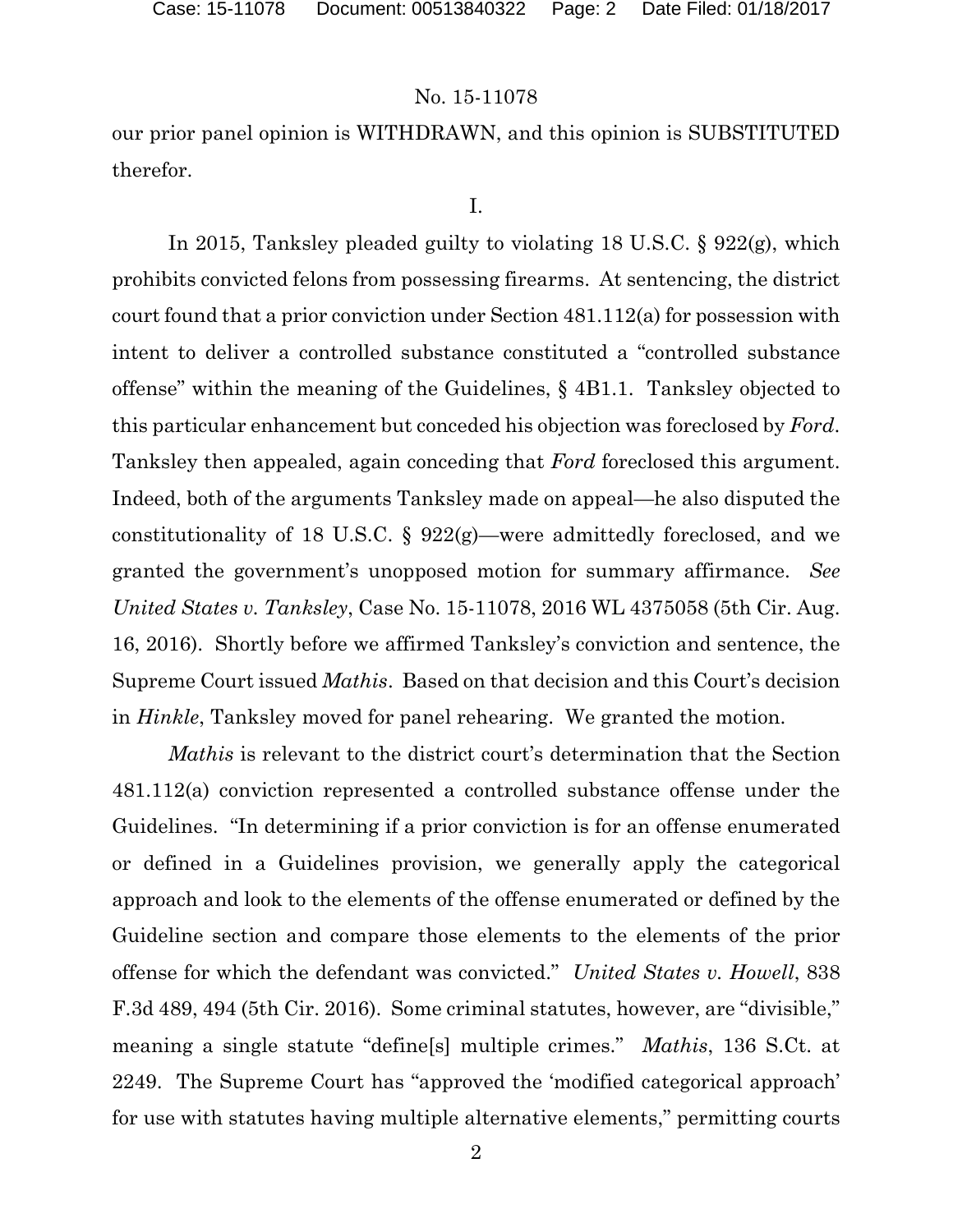to examine "a limited class of documents (for example, the indictment, jury instructions, or plea agreement and colloquy) to determine what crime, with what elements, a defendant was convicted of." *Id.* With the precise crime thus identified, the court can then apply the categorical approach, asking whether that precise crime matches the Guidelines offense at issue. *Id.*

Some criminal statutes appear divisible but are not. These statutes, rather than providing alternative elements, instead list "various factual means of committing a single element." *Id.* In *Mathis*, the Supreme Court held that the modified categorical approach is not appropriate for this species of criminal statute. *Id.* at 2257. More importantly here, it also "provided helpful guidance for determining whether a predicate statute of conviction is divisible." *United States v. Uribe*, 838 F.3d 667, 670 (5th Cir. 2016). This factual and legal backgrounded concluded, we turn to our analysis.

### II.

We have been asked to find an otherwise controlling precedent obsolete. While the defendant argues that, together, *Mathis* and *Hinkle* put *Ford* into doubt, it is appropriate to focus our inquiry on *Mathis*. This is because, under the rule of orderliness, "one panel of this Court may not overrule another." *United States v. Segura*, 747 F.3d 323, 328 (5th Cir. 2014) (quoting *Cent. Pines Land Co. v. United States*, 274 F.3d 881, 893 (5th Cir. 2001)). As a corollary, "to the extent that a more recent case contradicts an older case, the newer language has no effect." *Arnold v. U.S. Dep't of Interior*, 213 F.3d 193, 196 n.4 (5th Cir. 2000). If, however, a Supreme Court decision "expressly or implicitly" overrules one of our precedents, we have the authority and obligation to declare and implement this change in the law. *See United States v. Kirk*, 528 F.2d 1057, 1063 (5th Cir. 1976). "Such an intervening change in the law must be unequivocal, not a mere 'hint' of how the Court might rule in the future." *United States v. Alcantar*, 733 F.3d 143, 146 (5th Cir. 2013). Accordingly, only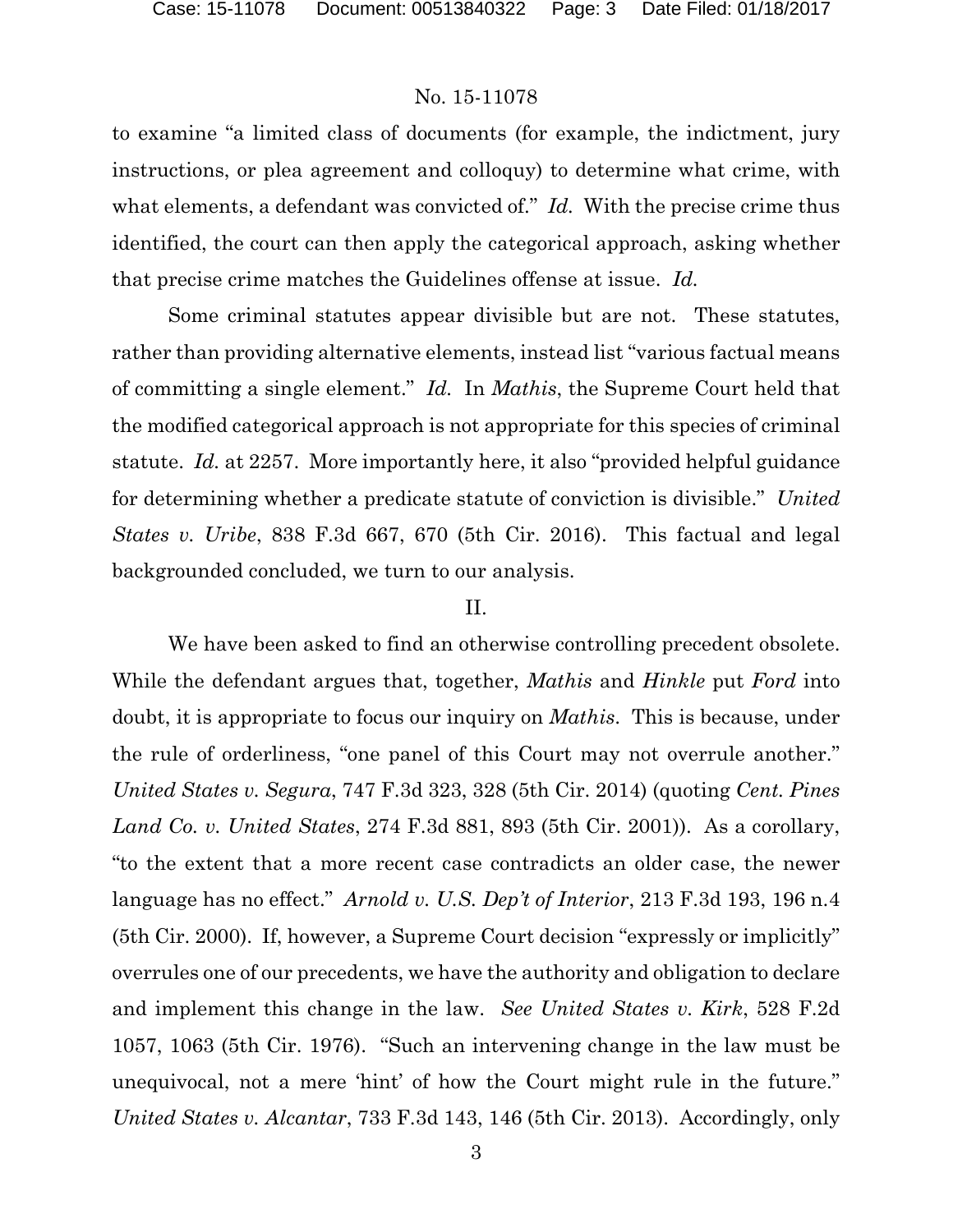$\overline{a}$ 

### No. 15-11078

*Mathis* can inter *Ford*, and we ignore *Hinkle* while asking whether the Supreme Court unequivocally abrogated *Ford*.[1](#page-3-0)

Under Section 481.112(a), "a person commits an offense if the person knowingly manufactures, delivers, or possesses with intent to deliver a controlled substance" as defined elsewhere in the Code. *Ford*'s feature holding was that a conviction for ""possession with an intent to deliver' a controlled substance under section  $481.112(a)$ ... can be used as a basis for a sentence enhancement as a 'controlled substance offense' under" the Guidelines. 509 F.3d at 715. That holding, if still applicable, controls this case because the defendant here was also convicted of possession with intent to deliver a controlled substance.

More important for our purposes, however, is *Ford*'s necessary predicate holding—that Section 481.112(a) is a divisible statute such that (1) use of the modified categorical approach is appropriate and (2) "possession with intent to deliver" a controlled substance is a distinct crime from mere delivery of that same controlled substance. This holding was crucial because, in *United States v. Gonzales*, 484 F.3d 712 (5th Cir. 2007) (per curiam), we had already held that a conviction for *delivery* of a controlled substance under that same Section 481.112(a) was *not* a "drug trafficking offense" under the Guidelines. There being no substantive difference between a "controlled substance offense" and a "drug trafficking offense" under the Guidelines, the holding in *Gonzales* would necessarily control the outcome in *Ford* if Section 481.112(a)'s reference to

<span id="page-3-0"></span><sup>1</sup> Our approach would be different if *Hinkle* had considered whether *Mathis*  unequivocally overruled *Ford*. Such a ruling would have resolved this case as well. *Hinkle* did not take this approach, instead simply recognizing that its conclusion is potentially "contrary to prior precedent of this court" and identifying one affected case, *United States v. Garcia–Arellano*, 522 F.3d 477 (5th Cir. 2008). *See* 832 F.3d at 574–57 & n.27. Accordingly, *Mathis*'s impact on our precedents was not settled by that case.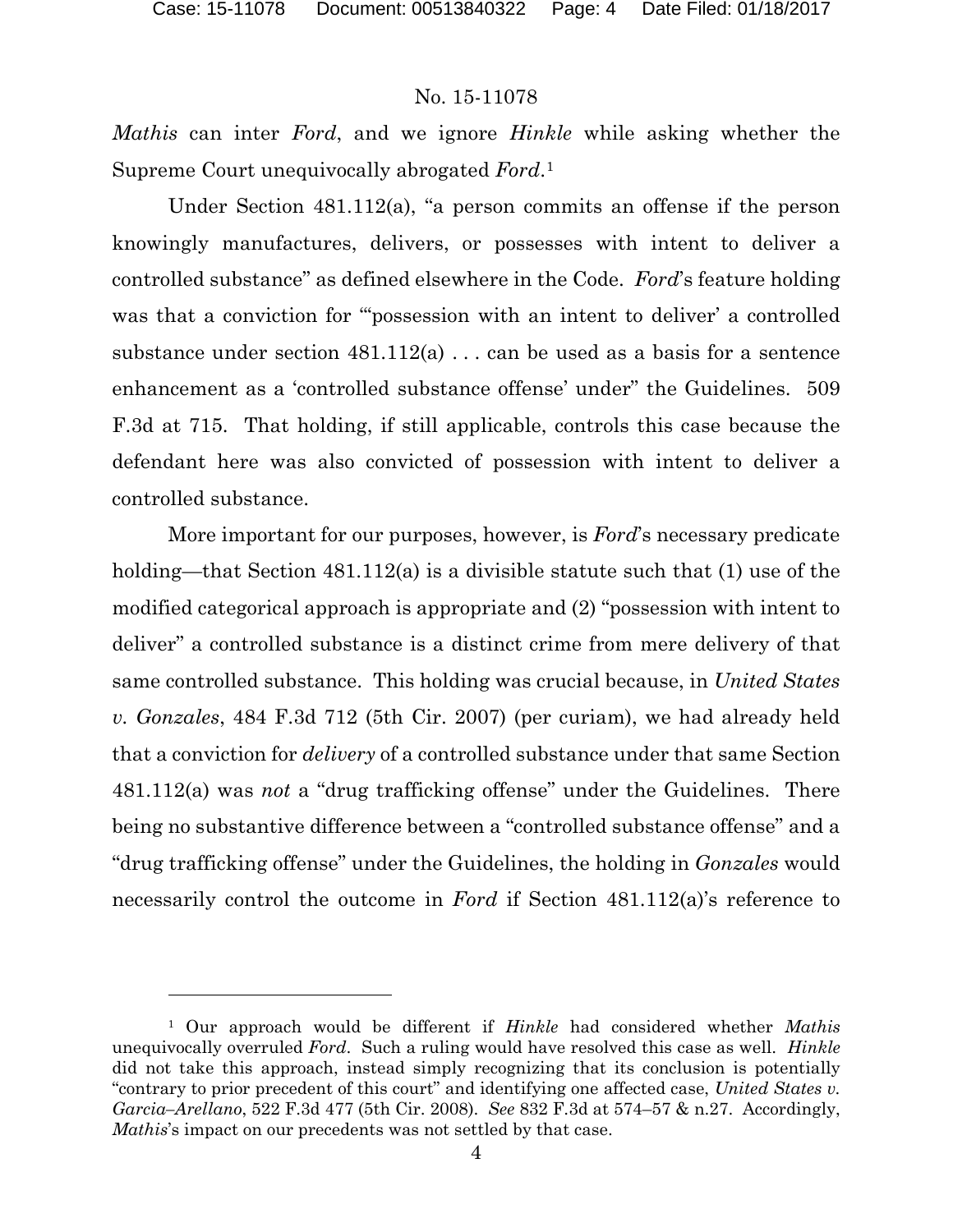manufacture, delivery, and possession with intent to deliver merely set forth three ways to commit one crime rather than three separate crimes.

To reconcile *Gonzales*, *Ford* explained that the "significant distinction" was that defendant Jason Jermaine Ford been convicted "for possession with the intent to deliver rather than just delivery or transportation." *Ford*, 509 F.3d at 717. In other words, possession with intent to deliver and actual (or mere) delivery are two separate crimes—one that qualifies as a controlled substance offense, one that does not. We have subsequently recognized and maintained this line drawn in *Ford*. *See Vasquez-Martinez v. Holder*, 564 F.3d 712, 718–19 (5th Cir. 2009). And, prior to *Mathis*, Section 481.112(a)'s status as a divisible statute subject to a modified categorical approach was firmly established. *See, e.g.*, *United States v. Garcia-Arellano*, 522 F.3d 477, 480 (5th Cir. 2008).

The government contends that *Ford* does not utilize the modified categorical approach, but the court in *Ford* looked at the defendant's indictment to determine that he had been convicted of possession with intent to deliver a controlled substance rather than "just" delivery of a controlled substance. 509 F.3d at 717. This is the modified categorical approach. In *Mathis,* the Supreme Court clarified *when* this approach is proper: where a single statute lists elements in the alternative, and thereby defines multiple crimes. 136 S.Ct. at 2249.Because *Ford* concludes that Section 481.112(a) contained distinct criminal offenses, it complies with this aspect of *Mathis*. Accordingly, if the Supreme Court had merely resolved the circuit split on when the modified categorical approach is proper, we would be unable to say that it unequivocally abrogated *Ford*.

The Supreme Court went further though, and also instructed courts on how to identify truly divisible statutes. *Mathis* explains that, in "easy" cases, a state court decision directly provides an answer. *Id.* at 2256. Thus, "[i]n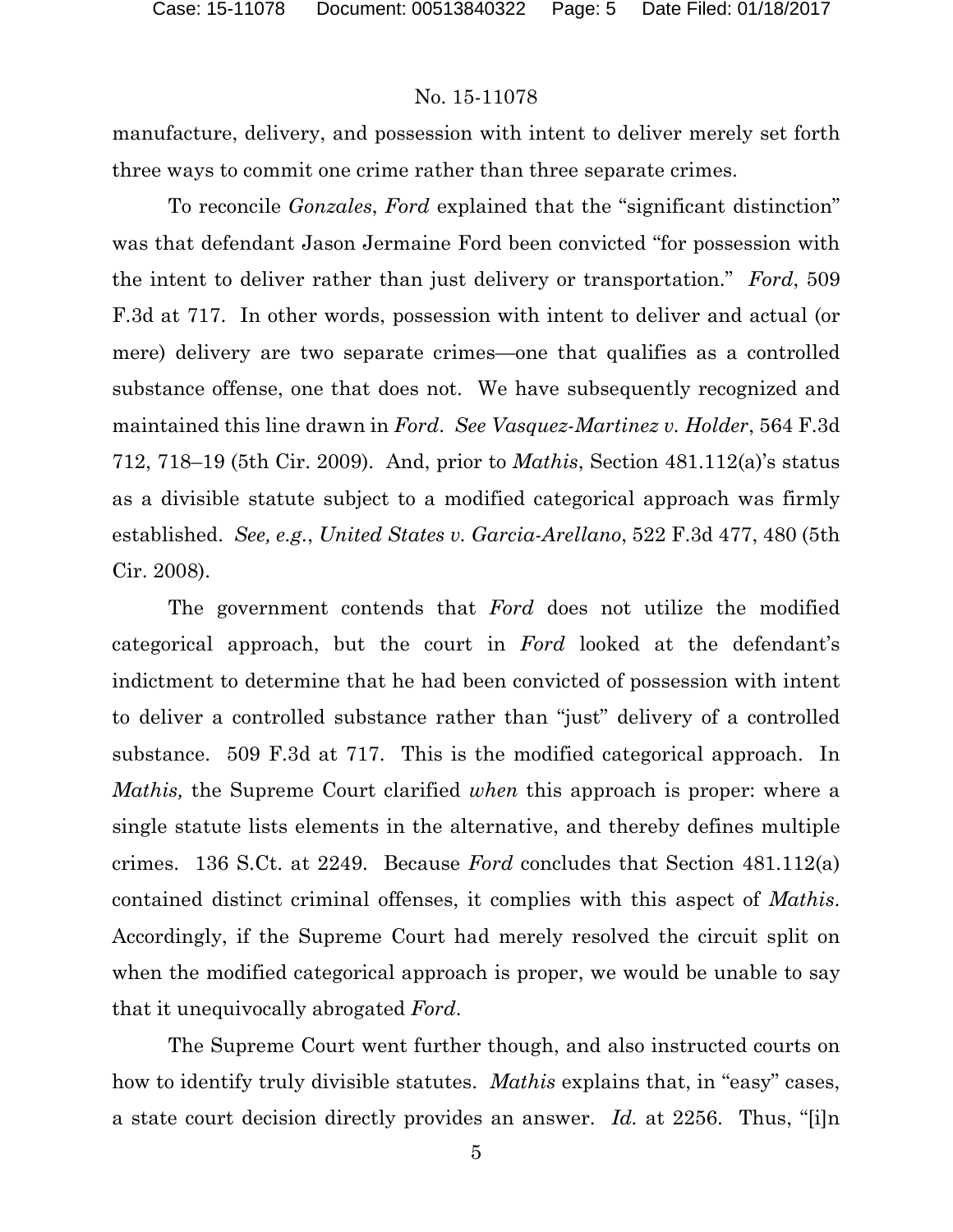light of *Mathis*, we know that we must determine whether 'listed items' in a state statute 'are elements or means,' and if 'a state court decision definitively answers the question' our inquiry is at an end." *Howell*, 838 F.3d at 498.

*Mathis*, which dealt with an Iowa burglary statute, was an easy case:

The listed premises in Iowa's burglary law, the State Supreme Court held, are "alternative method[s]" of committing one offense, so that a jury need not agree whether the burgled location was a building, other structure, or vehicle. [*State v. Duncan*, 312 N.W.2d 519, 523 (Iowa 1981).] When a ruling of that kind exists, a sentencing judge need only follow what it says.

*Mathis*, 136 S.Ct. at 2256.

Here, too, a state court decision settles the question. In *Lopez v. State*, Texas' highest criminal court was "asked to decide whether a person's offer to sell three kilos of cocaine in the morning and his possession of cocaine with the intent to deliver it to complete that same sale in the evening constitutes one offense or two." 108 S.W.3d 293, 294 (Tex. Crim. App. 2003). Thus, the case was specifically about whether *delivery* (an offer to sell a controlled substance amounts to delivery under Texas law, *see* Tex. Health & Safety Code § 481.002(8)) and *possession with intent to deliver* were separate offenses. The court held that "Section 481.112 provides *several different means* for committing the offense of delivery of a single quantity of drugs so that, no matter where along the line of actual delivery—from the offer to sell, to the possession of the drugs with the intent to deliver them, to the actual delivery itself—the drug dealer may be held accountable for the gravamen of the offense—the distribution of dangerous drugs in our society." *Id.* at 299–300 (emphasis added). The means or elements question has been directly answered by the Texas court.

*Mathis* is "more than merely illuminating with respect to the case before us;" it unequivocally resolves the question in favor of Tanksley. *See In re Texas Grand Prairie Hotel Realty, L.L.C.*, 710 F.3d 324, 331 (5th Cir. 2013) (quoting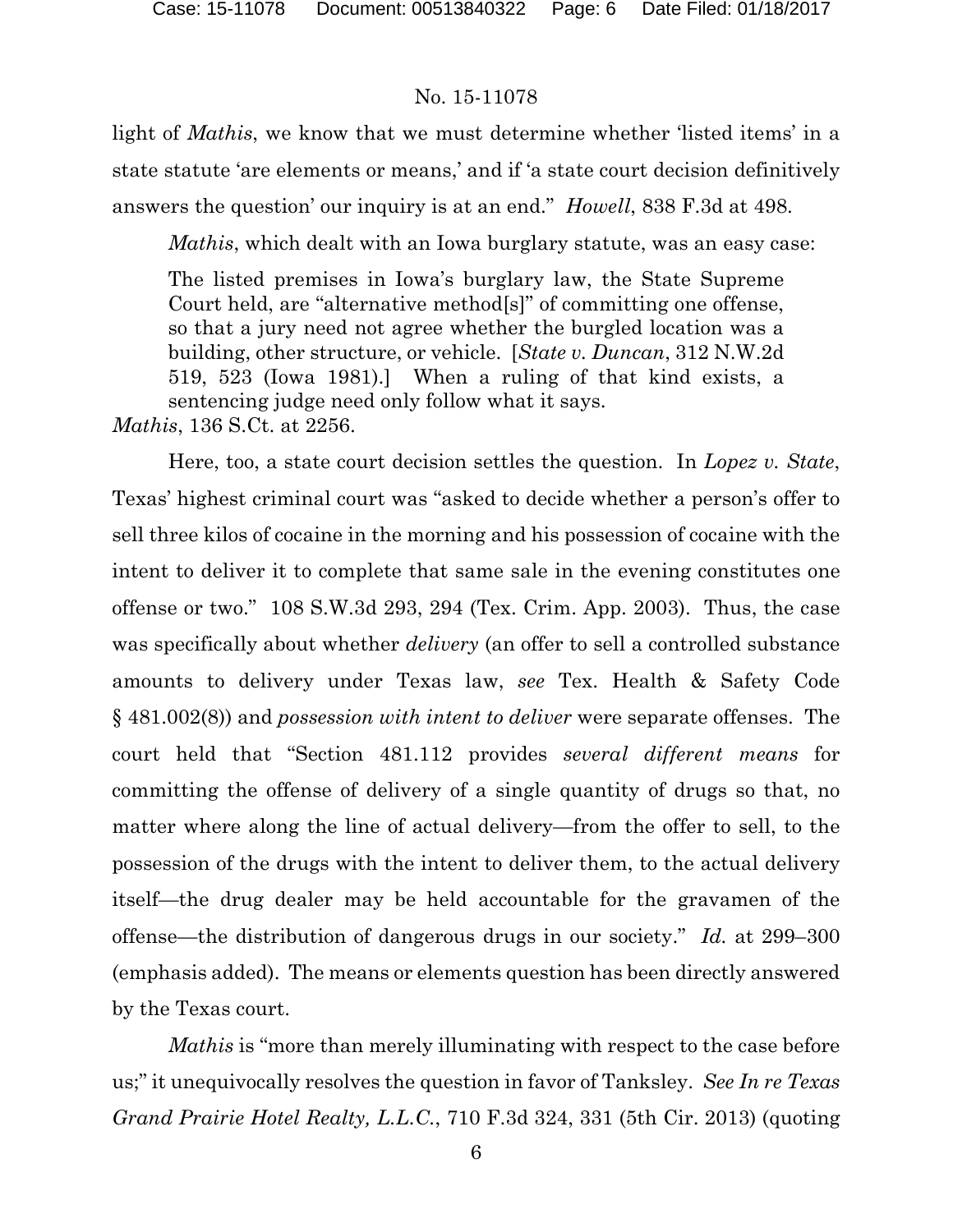*Reed v. Fla. Metro. Univ., Inc.*, 681 F.3d 630, 648 (5th Cir. 2012)). *Ford* cannot stand. Section 481.112(a) is an indivisible statute to which the modified categorical approach does not apply.

We note that *Hinkle* reached essentially the same result for the same reasons. *See* 832 F.3d at 574–76. The government does not dispute *Hinkle*, instead describing it as "merely a straightforward application of *Mathis*." (Gov. Supp. Br. at 11.) We agree with this characterization. However, the government's only plausible line of argument was that, under the rule of orderliness, *Hinkle* must be disregarded to the extent it is incompatible with *Ford*. This is because, contrary to the government's position, Section 481.112(a) cannot be divisible if violated by mere delivery and indivisible if violated by possession with intent to deliver. Under such a reading, courts would be required to undertake a modified categorical approach analysis simply to determine if the modified categorical approach is proper. The legal physics at play simply will not be permit a single statute to be both divisible and indivisible. *Hinkle*'s holding that Section 481.112 is divisible was vulnerable to challenge only under the rule of orderliness, and we now reject that challenge.

Because the modified categorical approach is inappropriate in this case, we cannot use it to "narrow" Tanksley's conviction to "possession with intent to deliver" a controlled substance. *See Howell*, 838 F.3d at 499. We instead look to Section 481.112(a) as a whole in determining whether his conviction thereunder qualifies as a controlled substance offense under the Guidelines. Section 481.112(a) "criminalizes a 'greater swath of conduct than the elements of the relevant [Guidelines] offense.'" *Hinkle*, 832 F.3d at 576 (quoting *Mathis*, 136 S.Ct. at 2251). Tanksley's conviction under that statute does not qualify as a controlled substance offense under the Guidelines. *Id.*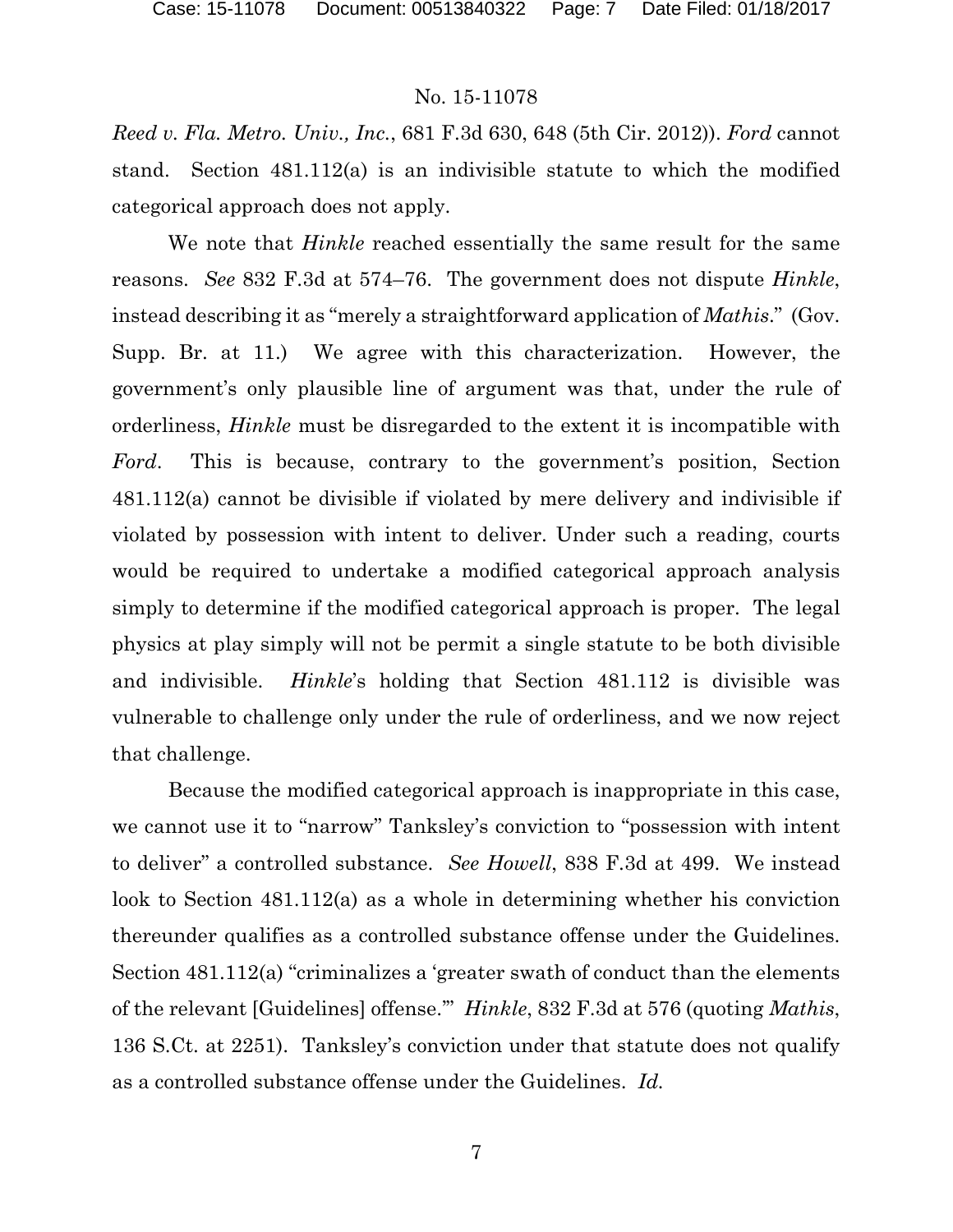#### III.

The government contends that any error was harmless. "[T]he harmless error doctrine applies only if the proponent of the sentence convincingly demonstrates both (1) that the district court would have imposed the same sentence had it not made the error, and (2) that it would have done so for the same reasons it gave at the prior sentencing." *United States v. Ibarra-Luna*, 628 F.3d 712, 714 (5th Cir. 2010).

Here, the district court stated that "[e]ven if the guideline calculations are not correct, this is the sentence the Court would otherwise impose under 18 U.S.C. § 3553." Similar statements have been sufficient to establish harmless error in other cases. *See United States v. Richardson*, 713 F.3d 232, 237 (5th Cir. 2013); *United States v. Garcia*, 647 F. App'x 408, 410 (5th Cir. 2016). Nonetheless, it is not enough for the district court to say the same sentence would have been imposed but for the error. *See United States v. Bazemore*, 608 F. App'x 207, 216 (5th Cir. 2015). "The government must point to evidence in the record that convincingly demonstrates the district court would impose the *same* sentence for the *same* reasons." *United States v. Hernandez–Montes*, 831 F.3d 284, 296 (5th Cir. 2016)

In this case, our review of the record does not convince us that the within-Guidelines sentence imposed by the district court had nothing to do with the Guidelines calculation. *See id.* at 295 (To establish harmless error, "the government 'must show that the [sentence] the district court imposed was not influenced in any way by the erroneous Guideline calculation.'" (quoting *United States v. Ramos*, 739 F.3d 250, 253 (5th Cir. 2014)). At the sentencing hearing, the district court overruled Tanksley's objection to the Guidelines, § 4B1.1 enhancement, expressly adopted the probation officer's Guidelines calculation, and pointed out that the sentence was at "the bottom of the guidelines." The district court's Statement of Reasons indicates Tanksley was